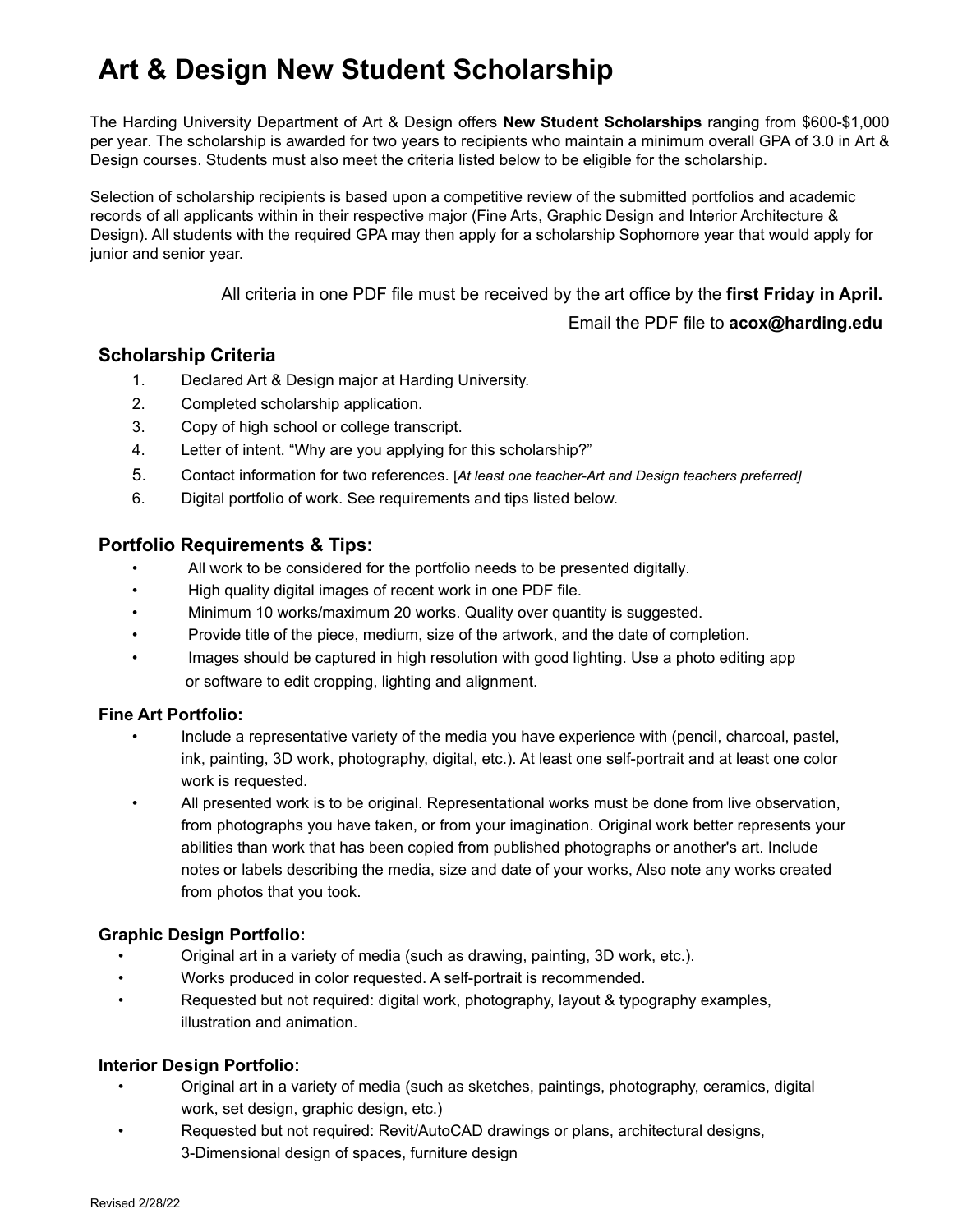### < UfX]b[ 'I b]j Yfg]lmi: fYg\ a Ub'5 fh/ '8 Yg][ b'GW c'Ufg\ ]d'5 dd']WUjcb"

| $\emptyset$ $\emptyset$ $\emptyset$ $\emptyset$ $\emptyset$ $\emptyset$ $\emptyset$ $\emptyset$ $\emptyset$ $\emptyset$ $\emptyset$ $\emptyset$ $\emptyset$ $\emptyset$ $\emptyset$ $\emptyset$ $\emptyset$ $\emptyset$ $\emptyset$ $\emptyset$ $\emptyset$ $\emptyset$ $\emptyset$ $\emptyset$ $\emptyset$ $\emptyset$ $\emptyset$ $\emptyset$ $\emptyset$ $\emptyset$ $\emptyset$ $\emptyset$ $\emptyset$ $\emptyset$ $\emptyset$ $\emptyset$ $\emptyset$ |                                               |
|-------------------------------------------------------------------------------------------------------------------------------------------------------------------------------------------------------------------------------------------------------------------------------------------------------------------------------------------------------------------------------------------------------------------------------------------------------------|-----------------------------------------------|
|                                                                                                                                                                                                                                                                                                                                                                                                                                                             |                                               |
|                                                                                                                                                                                                                                                                                                                                                                                                                                                             |                                               |
|                                                                                                                                                                                                                                                                                                                                                                                                                                                             |                                               |
| Pã @Ñ&@[ '''''''''A                                                                                                                                                                                                                                                                                                                                                                                                                                         |                                               |
| OEÓVÁLLÁUCEVÁU&LI^Á '''''''''A                                                                                                                                                                                                                                                                                                                                                                                                                              | ÁP a @ÁU&@ [ ÁÖ¦æå`æaā]}ÁÖæe^Á´´´´´´´´´´´´´´´ |

 $\text{Lip}$  \ GW cc`5 k Uf Xg#cbcfg#5 Whj ]h]Yg.

| 5 fYUcZ=bhYfYghiQ   ^ æ ^ Á&@ & Áæ  Áo@er&e}     ^ DRÁ                                                                                                                                                                                                                                                                                                                     |
|----------------------------------------------------------------------------------------------------------------------------------------------------------------------------------------------------------------------------------------------------------------------------------------------------------------------------------------------------------------------------|
| $\tilde{O}$ læl@&AÖ^• $\tilde{a}$ }Á   $\varphi$ c^¦ $\tilde{a}$ ¦AÖ^• $\tilde{a}$ }Á<br>Xã ~ anÁOEoÁ Jo åã ÁZZã ^ÁOEoáÁ                                                                                                                                                                                                                                                   |
| OEdÁ/@∂¦æ]y │ │OEdÁPã∗q{¦^ÁÁ│ │OEjã[æaã]}ÁÁ∣ │Ú@{q*¦æ}@<br>Art Education Á                                                                                                                                                                                                                                                                                                 |
| <b>=bWea ]b[ '8 YWUTU]cb cZAU'cf .</b> A ''''''''''''''''AA]bcf 'f#ZUdd'JWUV YŁ. '''''''''''''''''''''''''''''''''A                                                                                                                                                                                                                                                        |
| $\hat{M}$ z < 97? @ GH.<br>Ô     ^ Á ÁP ã @ÂJ&@    Á ¦ÁÔ     ^*^Á/¦æ} • &¦ ã cÁ<br>Š^oc^¦Á, ÁQQc^}oŽã‰ @Áze}^Á[*Áze}] ^ãj*Á{¦Ác@áÁ&@ æ •@ãjÑ+éÁ<br>Ô [} cassoft] + 1{ assa]} Á [ 1 kg [ Á ^ ~ 1 ^ } & * ELZER (* as of } ^ At as @ 1 EA<br>$U$   GF   $\oint A \mathcal{A}$    $\Lambda$<br>Completed HU application.<br>Major (and/or Minor) is listed on HU application. |
| Pã @Á * apar Ásã arap/a as ^ • Á Ás ^ • o 4 [   \ / & Ás ne ÁJÖØ Amulti-page do cument.                                                                                                                                                                                                                                                                                    |

[Tājā[`{ÁF€Á}[¦\∙BĂ(æ¢ã[`{ÁG€Á}[¦\∙BÀVQ2nkÁlˇæþāĉÂiç^¦Álˇæ)oãĉi [ Õãg^Áo@Ánãql^Á, Áo @ÁworkÉA, ^åã{ÉA ã ^Áo}åÁo@Ánane^Á, Á& [ ]|^cã }È [ CHÁ [ |\Áq Áa^Á& ] •ãa^¦^åÁq |Áo@Á [ |cf |ā Á^^å•Áq Áa^Á ¦^•^}c^åÁaããæn#^È